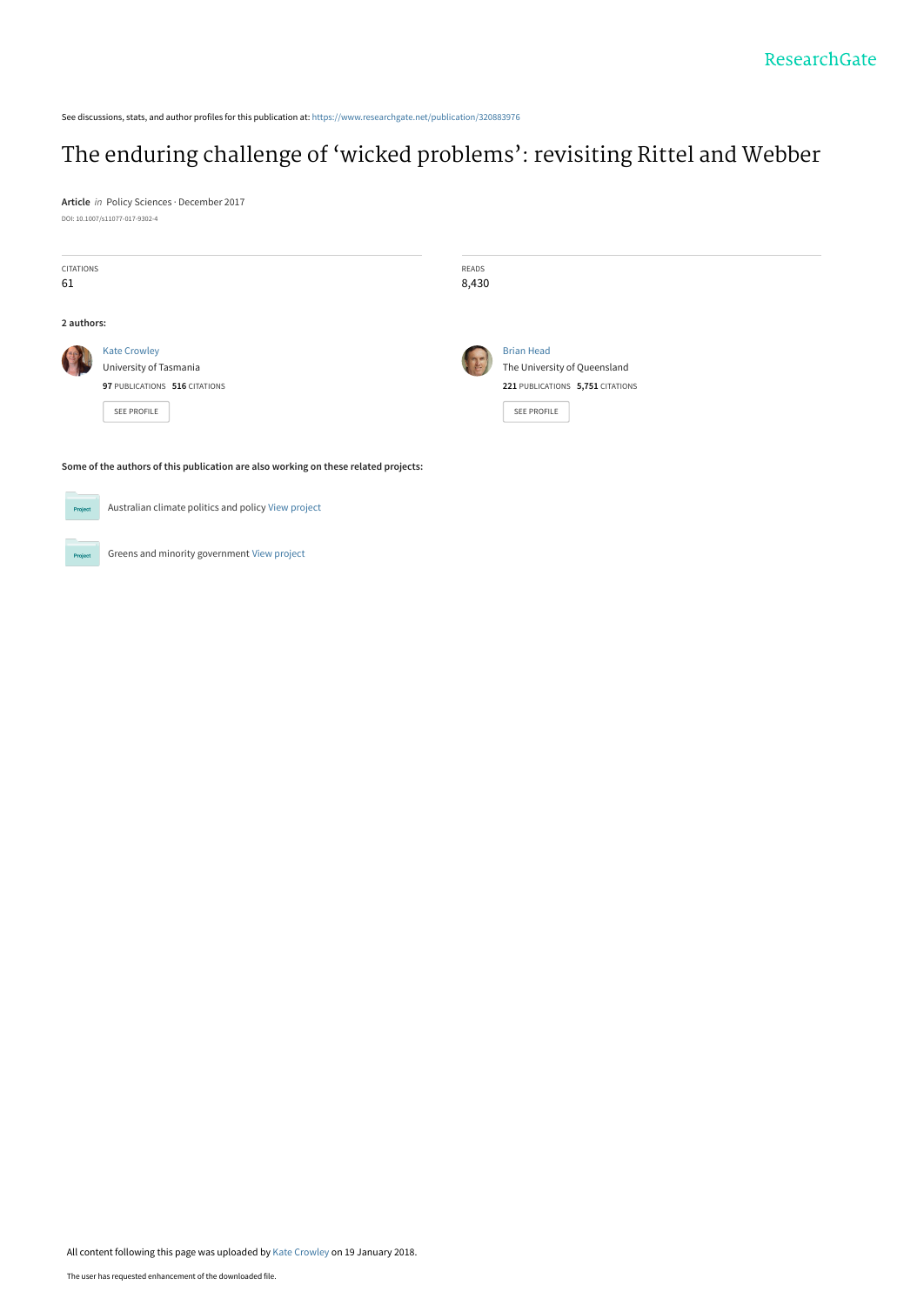RESEARCH NOTE



# The enduring challenge of 'wicked problems': revisiting Rittel and Webber

Kate Crowley<sup>1</sup> • Brian W. Head<sup>2</sup>

Published online: 6 November 2017 - Springer Science+Business Media, LLC 2017

Abstract There is, in the twenty-first century, an intense interest in the nature of wicked problems and the complex tasks of identifying their scope, viable responses, and appropriate mechanisms and pathways towards achieving improvement. This preoccupation is timeless, but the discussion over several decades has benefited from Rittel and Webber's (Policy Sci 4(2):155–169, [1973\)](#page-9-0) path breaking conceptualisation of wicked problems and the political argumentation needed to resolve them. This review revisits Rittel and Webber's work and its enduring significance, reflecting upon its broad uptake and impact in the policy sciences, an impact that continues to grow over time. We revisit how the classic 1973 paper came to be published in Policy Sciences, its innovative depiction of social problems, its rejection of rationalistic design, its acknowledgement of the subjectivities involved in problem identification and resolutions, and the consequent need for argumentative-based solution processes. We find great resonance in the paper with contemporary problem solving preoccupations, not least that the political context is crucial, that argumentation must be transparent and robust, and that policy interventions may have consequences that cannot be easily controlled in open and highly pluralised social systems.

Keywords Wicked problems · Horst Rittel · Melvin Webber · Systems theory - Policy solutions

 $\boxtimes$  Kate Crowley Kate.Crowley@utas.edu.au Brian W. Head

brian.head@uq.edu.au

<sup>&</sup>lt;sup>1</sup> School of Social Sciences, Politics and International Relations, Private Bag 22, Hobart, TAS 7000, Australia

<sup>&</sup>lt;sup>2</sup> School of Political Science, University of Queensland, St Lucia, QLD 4072, Australia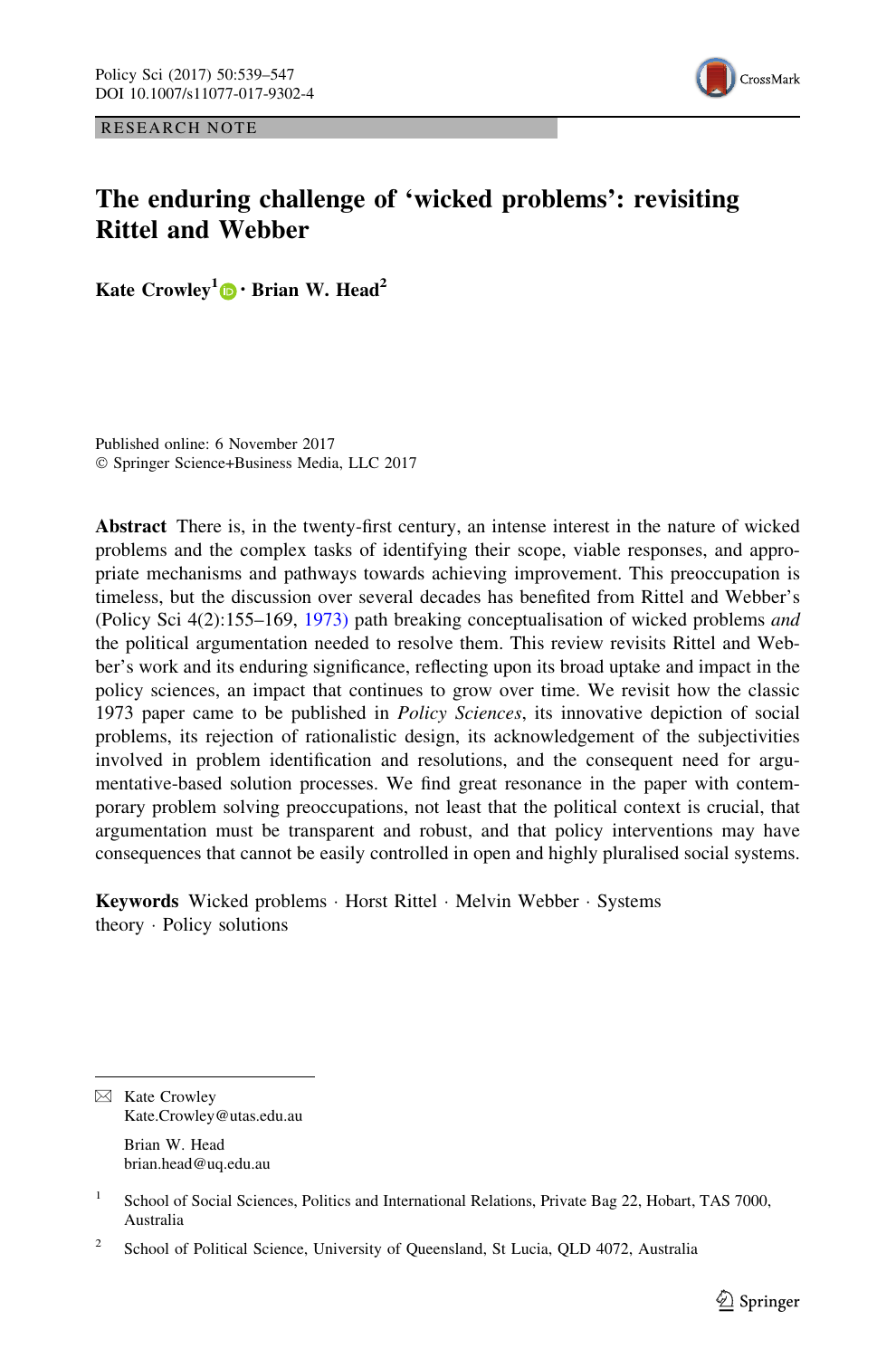### The impact and origins of 'wicked problems'

Horst Rittel and Mel Webber's paper 'Dilemmas in a general theory of planning' [\(1973](#page-9-0)), which introduced the concept of wicked problems to a general audience, is the most highly cited paper published in Policy Sciences. It had achieved over 3137 citations and 13,000 downloads by 2017. Google Scholar, based on a wider set of sources, recorded 10,682 citations to late 2017. The paper is highly significant on three Policy Sciences indicators: citations and downloads; an increasing trajectory of citations, which achieved double figures annually in the 1990s, and over 100 annually from the late 2000s; and a strong cross-disciplinary *uptake* across a broad range of journals.<sup>1</sup> Of the fifty journals with papers citing Rittel and Webber, there are five times as many in environmental journals (focused, for example, on environment, marine and oceans, sustainability, energy, and cleaner production) than in systems and design, or policy and planning journals. The Policy Sciences journal alone includes twenty-two papers to date that cite Rittel and Webber in two key areas: (i) policy theory, design, and practice and (ii) environmental problems, governance, management, conflict, and reforms. The only such contribution to substantively extend the notion of wicked problems, in a theoretical and applied sense, is again one with a broad environmental focus, Levin et al.'s ([2012\)](#page-9-0) paper on 'Overcoming the tragedy of super wicked problems'.

The story of how such a paper came to be published, and how its themes were anchored in the academic debates of the late 1960s, has been sketched in several reflections published by their colleagues and students. It is clear that Horst W. J. Rittel was the principal architect of the 'wicked problem' conception (Churchman [1967](#page-8-0); Protzen and Harris [2010](#page-9-0)). He was a design theorist at the University of California, Berkeley, who taught rather than practised design and architecture; and he also had interests in broader design aspects of planning, engineering, and policymaking. As a 'design planner', he linked the fields of design and politics and, with his University of California team, instigated 'first-generation' and then 'second-generation' design methods, the latter drawing critical attention to the politics of design and the political argumentation needed to tame wicked problems (Rith and Dubberly [2007](#page-9-0)). He first proposed the notion of wicked problems in a seminar in 1967 to refer to 'that class of social system problems which are ill-formulated, where the information is confusing, where there are many clients and decision-makers with conflicting values, and where the ramifications in the whole system are thoroughly confusing' (Churchman [1967,](#page-8-0) B-141). He presented these ideas to students and colleagues in courses and seminars, including a paper to the Panel on Policy Sciences at the American Association for the Advancement of Sciences in Boston in 1969, and again in Norway in 1971, before publishing a paper on planning crises, design methods and wicked problems in 1972 (Rittel [1972](#page-9-0)) and the classic paper the following year (Rittel and Webber [1973\)](#page-9-0).

The 'first-generation' iteration of design methods that Rittel helped establish in the early 1960s had adopted a rigorous, rational, scientific, system- based approach, but had morphed by the late 1960s into a 'second-generation' iteration with a cybernetic emphasis upon communication and feedback (Rith and Dubberly [2007](#page-9-0)). The turbulent context in which 'Dilemmas in a general theory of planning' was published reflected the contradiction between the achievements of technological systems (where rationality, order and control allowed NASA to put a man on the moon) and the evident social complexities and policy chaos of the USA in the face of relentless social challenges (Wildavsky [1973\)](#page-9-0). The

<sup>1</sup> Citation information is available at Policy Sciences—[http://citations.springer.com/item?doi=10.1007/](http://citations.springer.com/item?doi=10.1007/BF01405730) [BF01405730](http://citations.springer.com/item?doi=10.1007/BF01405730).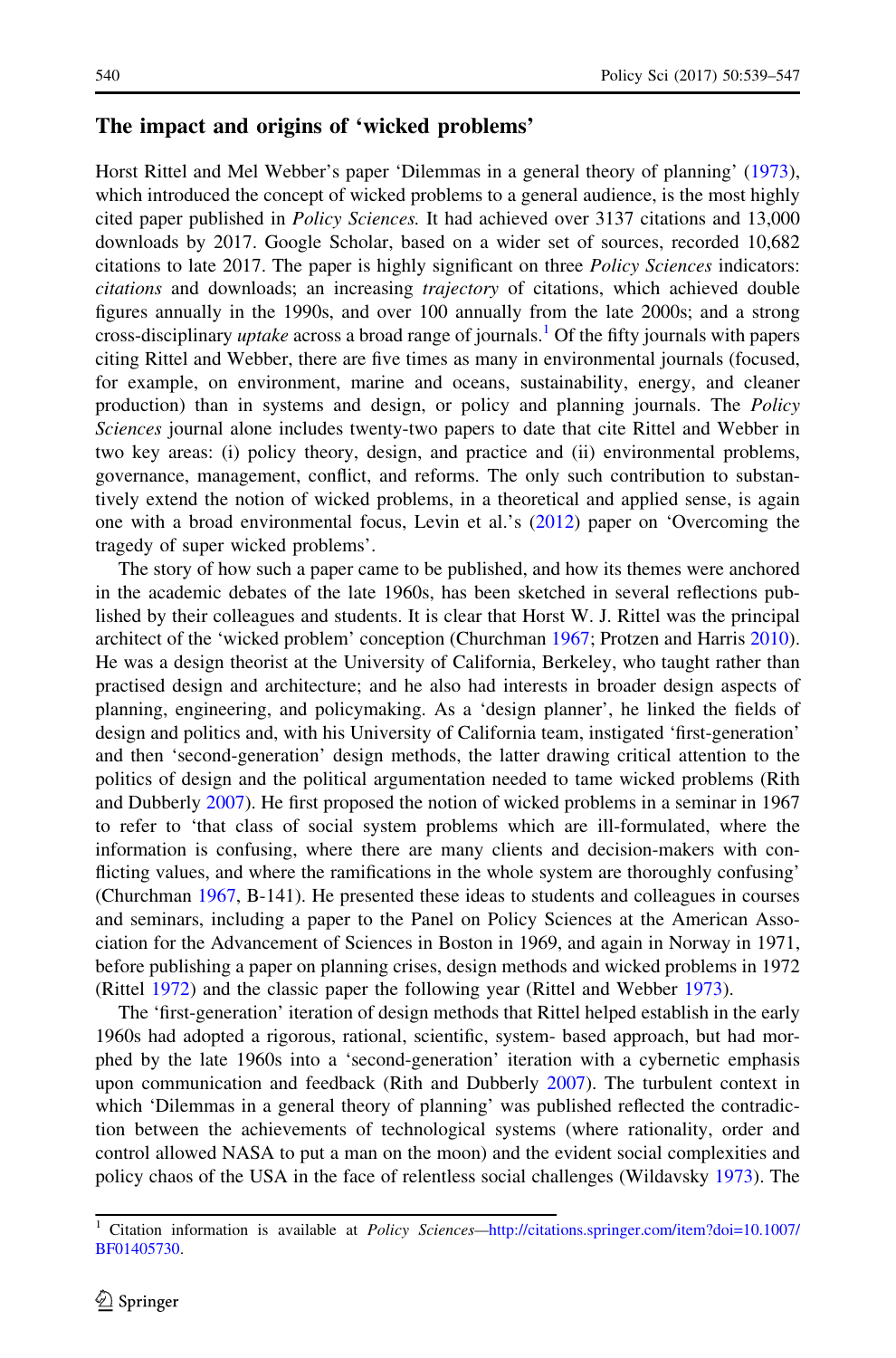seminar at which Rittel proposed the notion of wicked problems was organised by systems theorist West Churchman [\(1967](#page-8-0), [1968\)](#page-8-0), who at that time was exploring ways to transfer any lessons from managing the space programme technology into the contrasting 'world of urban problems' (Skaburskis [2008,](#page-9-0) p. 277). The ten differences between scientific and social problems that Rittel listed at the 1967 seminar were tested and refined in Rittel's teaching, and with only slight adjustments formed the complex definition of wicked problems in 'Dilemmas in a general theory of planning'. Melvin M. Webber, who was then a colleague teaching at the Institute of Urban and Regional Development, University of California, Berkeley, attended the seminar and was also of the view that rationality was a myth in the planning context. Skaburskis reports that Webber spent years trying to nudge Rittel into publishing the wicked problems paper in a US journal before they finally collaborated in writing the 1973 version (Skaburskis [2008,](#page-9-0) p. 277).

#### Dilemmas in a general theory of planning

Rittel and Webber's basic aim was to reject both a systems-based, rational-scientific, grand theory of planning and the 'classical paradigm of science and engineering' as a basis for framing 'social science' and 'modern professionalism'. Their motive for revisiting and redefining the role and capacity of planning theory and the planning profession was the social dissent, riots, upheavals, and protest movements that radically disrupted America in the 1960s and 1970s. They argued that social problems could no longer be addressed by assuming, as science does, that they are 'tame' or 'benign', or definable, separable, and solvable, and thus able to be characterised, analysed and planned for by adopting a rational systems perspective. Wicked problems, which include 'nearly all public policy issues' ([1973,](#page-9-0) p. 160), are indeed the opposite. They are 'ill-defined' and 'malignant'. They cannot be 'solved', but are reliant instead upon 'elusive political judgment for resolution…over and over again' (p. 160). Whilst systems theory had utility as an analytic approach in the 1950s and 1960s, it was clear to Rittel and Webber that it needed to be broadened conceptually to account for more diverse 'systemic networks' that are 'interacting, open' and 'interconnected' (p. 156; p. 159; Churchman [1979\)](#page-8-0). Furthermore, social upheaval was reflective of the politicisation of numerous 'subpublics' 'pursuing a diversity of goals' inspired by varying 'valuative bases', and a shift, therefore, away from a unitary 'American way of life' towards 'numerous ways of life that are also American' (p. 156; 167–8). 'The process of argumentation' advocated by Rittel and Webber 'is (therefore) the key and perhaps the only method of taming wicked problems' (Rith and Dubberly [2007,](#page-9-0) p. 73).

#### Wicked problems defined—Rittel and Webber [1973](#page-9-0)

|          | <b>Proposition 1</b> There is no definitive formulation of a wicked problem.              |
|----------|-------------------------------------------------------------------------------------------|
|          | <b>Proposition 2</b> Wicked problems have no stopping rule.                               |
|          | <b>Proposition 3</b> Solutions to wicked problems are not true-or-false, but good-or-bad. |
| problem. | <b>Proposition 4</b> There is no immediate and no ultimate test of a solution to a wicked |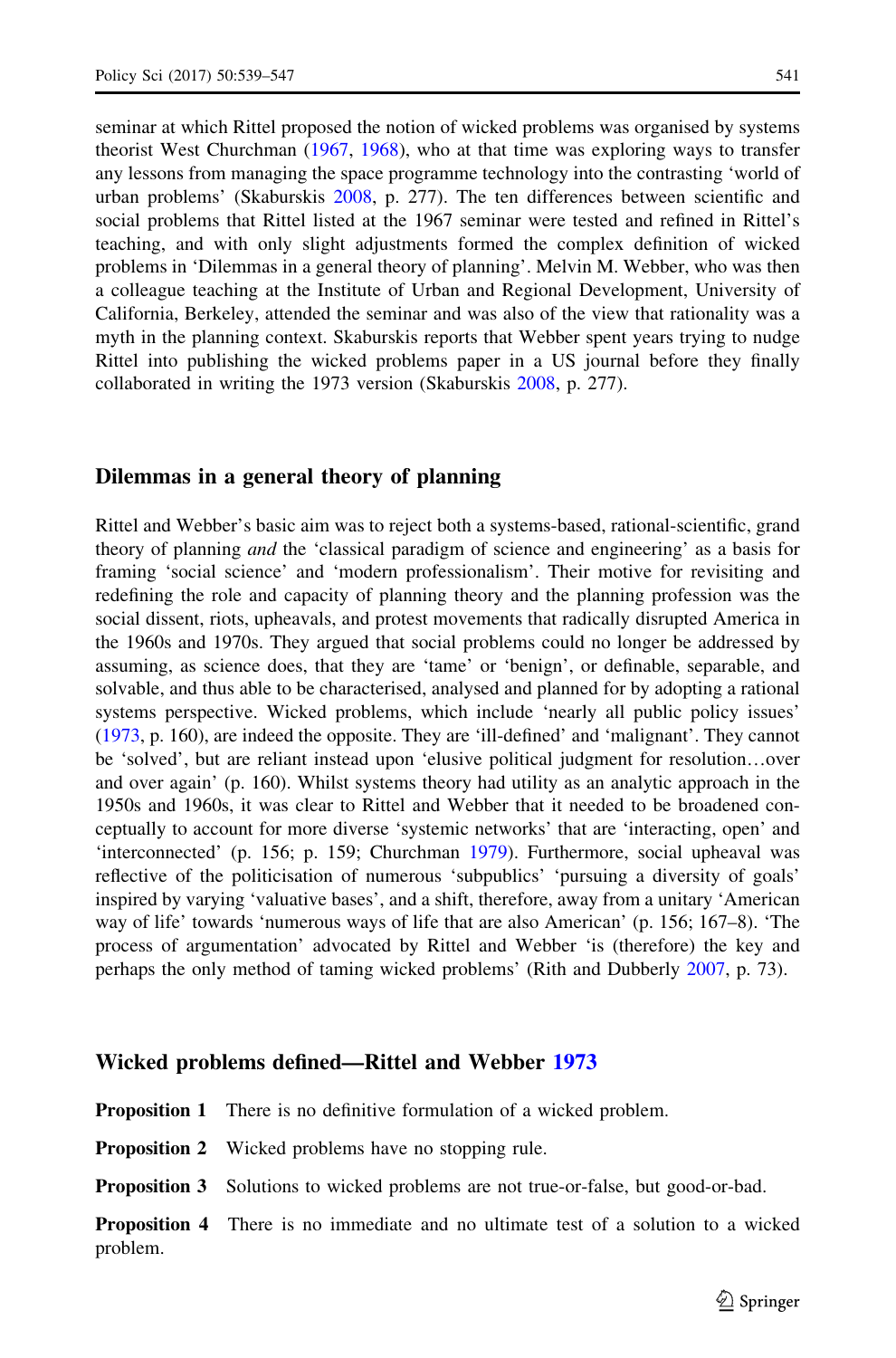Proposition 5 Every solution to a wicked problem is a 'one-shot operation'; because there is no opportunity to learn by trial-and-error, every attempt counts significantly.

Proposition 6 Wicked problems do not have an enumerable (or exhaustively desirable) set of potential solutions, nor is there a well-described set of permissible operations that may be incorporated into the plan.

Proposition 7 Every wicked problem is essentially unique.

**Proposition 8** Every wicked problem can be considered to be a symptom of another problem.

Proposition 9 The existence of a discrepancy representing a wicked problem can be explained in numerous ways. The choice of explanation determines the nature of the problem's resolution.

Proposition 10 The planner has no right to be wrong.

In summary, as Mel Webber wrote several years later: 'The classical model of rational planning is fundamentally flawed. It assumes widespread consensus on goals, causal theory sufficiently developed as to permit prediction, and effective instrumental knowledge. None of these conditions pertains' (Webber [1983\)](#page-9-0). Although Rittel and Webber made challenging contributions to systems theory and to recognition of the complexity of social networks, interconnections and nodes, the subsequent heavy citation of their paper focused on their characterisation of wicked problems, a model which has resonated for decades.

A critique rapidly emerged from philosopher Archie Bahm [\(1975](#page-8-0)) who argued that the authors found fault in the nature of social problems rather than in professional competence, thus 'causing these problems to become more difficult to solve' (p. 103). Bahm argues that there is no inherent incapacity to define social problems, providing there is an understanding that problems are: (a) limited to some portion of a larger problem; and (b) defined in ways that recognise their context (p. 104). Furthermore, Bahm argued that lack of research funding might be the main barrier to the discovery of 'stopping rules' for social problems. According to Bahm, the 'not true-or-false, but good-or-bad' distinction makes no sense. He claims that every problem is unique, not just every wicked problem; and that the existence of many failed 'wicked' solutions does not mean that a problem cannot be solved (p. 105). A more generous review was provided by Catron [\(1981\)](#page-8-0) who applauded Rittel and Webber for 'calling attention to some very fundamental deficiencies in our approach to social problems' (p. 13). He saw the key achievements of their 1973 paper as ontological for identifying the existence of wicked problems, epistemological for challenging our ability to understand them, and *ethical* for questioning our ability to act rightly in relation to them (pp. 13–14). But he was less inclined to dismiss the utility of scientific methods.

The debate about the viability of a general theory of planning continued, with Alexander ([1998\)](#page-8-0) advocating a contingency framework, integrating four different views of planning: 'deliberative rationality, communicative practice, coordinative planning and frame setting' (p. 667). However, he and others, including Webber [\(1983](#page-9-0)) himself, did not explicitly utilise the terminology of wicked problems. Many authors developed similar ideas using other adjectival forms such as 'messy' or 'intractable' or 'unstructured' or 'contested' problems. Nevertheless, the language of 'wicked' accelerated markedly, so that by 2010, for example, there were as many citations of Rittel and Webber's paper in 1 year as there had been across the entire decade of the 1990s. Frank Fischer ([1993\)](#page-8-0) was the first *Policy*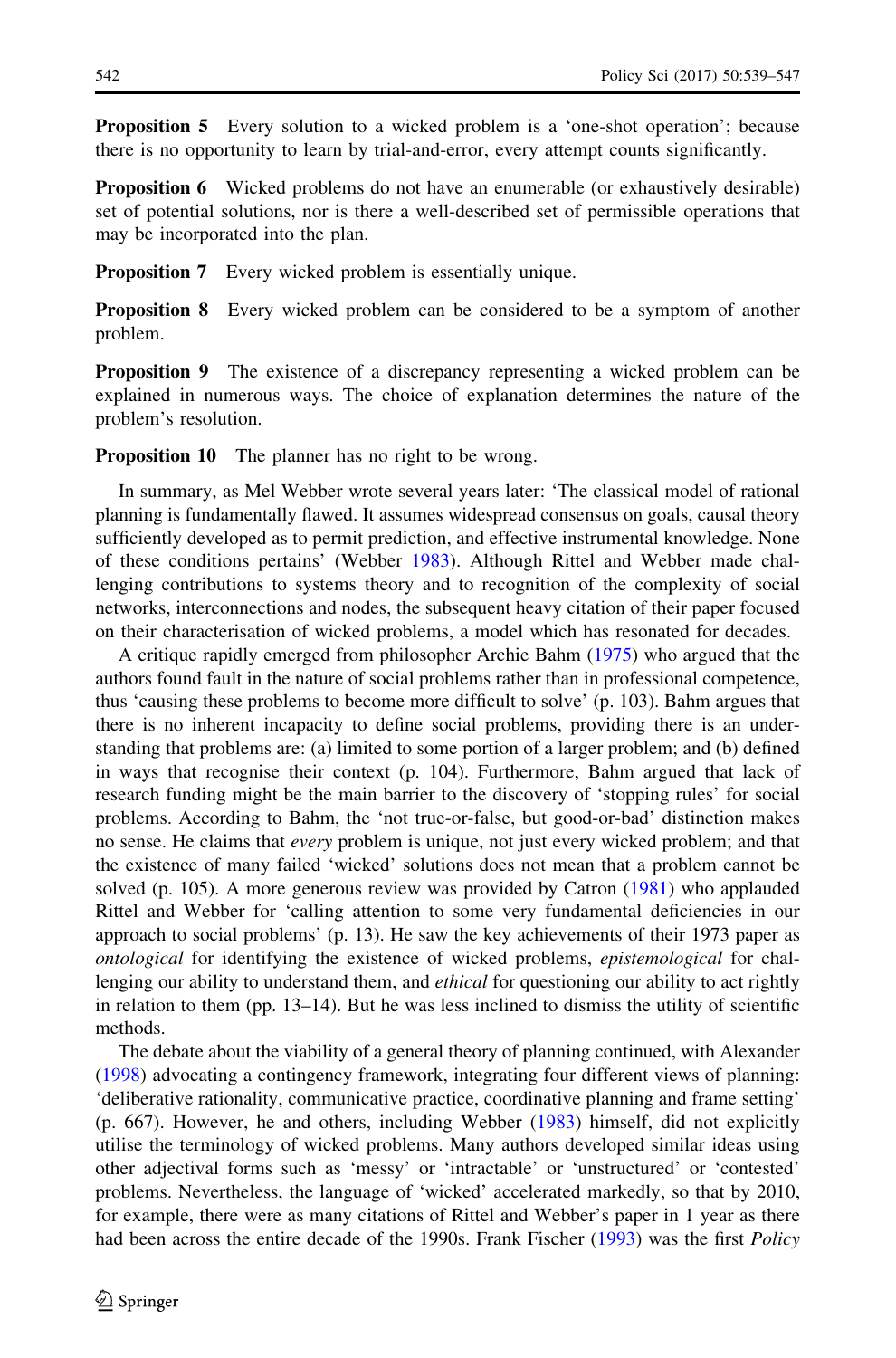Sciences author in the 1990s to substantively apply the wicked problem concept, arguing that 'wicked' or 'intractable' problems 'seem only to respond to increased doses of participation' (p. 172). Fischer aligned wicked problems with 'recalcitrant', 'undisciplined', 'uncontrollable' and 'unmanageable' problems (p. 175) and suggested that collaborative citizen-expert inquiry could hold the key to solving a specific category of contemporary policy problems.

By the 2000s, the 'wicked context' of contemporary social problems was widely acknowledged. Roberts ([2000\)](#page-9-0) noted three common sets of coping strategies: competitive (where power is dispersed but contested), *collaborative* (where power is dispersed but not contested), and authoritative (where power is not dispersed). Constructivist interpretations became well established in the literature (e.g. Hajer [2003\)](#page-8-0), paving the way for a new wave of reflective analysis that remains active today. For example, Nie ([2003,](#page-9-0) p. 309) distinguished conceptually between 'wicked by nature' and 'wicked by design', with the latter generated by political processes, in the sense that apparently 'straightforward policy problems can turn wicked when they are used by political actors as a surrogate to debate larger and more controversial problems' (Nie [2003,](#page-9-0) p. 314).

#### 'Wickedness' and environmental policy analysis

Over the last two decades, recognition of Rittel and Webber's notion of intransigent, wicked problems that require complex, networked, and communicative solutions has become mainstream. Environmental policy analysis, both conceptual and applied, has dominated the research output that has utilised the wicked problems notion, including case studies and theoretical re-interpretation, none more significant than by Levin et al. ([2012](#page-9-0)) on 'super wicked' global issues. Environmental problems are seen as classical examples of wicked because they defy easy resolution (McBeth and Shanahan [2004,](#page-9-0) p. 319), each one being uniquely complex (Ludwig [2001](#page-9-0), p. 759), and located 'at the boundaries of natural and social systems' (Van Bueren et al [2003,](#page-9-0) p. 193; Dryzek [1997](#page-8-0)). Furthermore, environmental conflict is typically 'value-based' (McBeth and Shanahan [2004](#page-9-0), p. 322) so that in many cases not even the 'strongest possible evidence' (Nilsson 2008, p. 336) can settle differences between stakeholders (Van de Kerkhof [2006](#page-9-0)) or avoid triggering major political conflicts (McBeth and Shanahan [2004](#page-9-0); Nilsson [2006](#page-9-0), p. 241). Scientific knowledge matters less in these circumstances than the ability to negotiate politically, under conditions of uncertainty, and to work effectively in networks and at the boundaries between science, stakeholders, and politics (Hajer [2003\)](#page-8-0). It is hard to extinguish such conflict when it is manufactured, or wicked 'by design'. In this case, wickedness is actively designed into existence, as political or media strategy for example, by actors whose interests are benefited by this approach (Nie [2003,](#page-9-0) pp. 327; 334; McBeth and Shanahan [2004,](#page-9-0) p. 322; Shanahan et al. [2008,](#page-9-0) p. 134).

Environmental policy research thus highlights both the enduring challenge of wicked problems and the enduring significance of 'wickedness' as a frame for policy analysis (e.g. Durant and Legge [2006](#page-8-0)). The majority of contemporary environmental policy research simply acknowledges wickedness as the context for specific policy analysis (Nilsson [2006;](#page-9-0) Nilsson et al. [2008](#page-9-0)). However, Van Bueren et al. [\(2003](#page-9-0)) go further by interrogating the nuances in wickedness in terms of the varying circumstances of *cognitive*, *strategic*, and institutional uncertainty. Because interdependent actors have a collective action problem, they argue, the uncertainties underlying and shaping wicked problems can only be reduced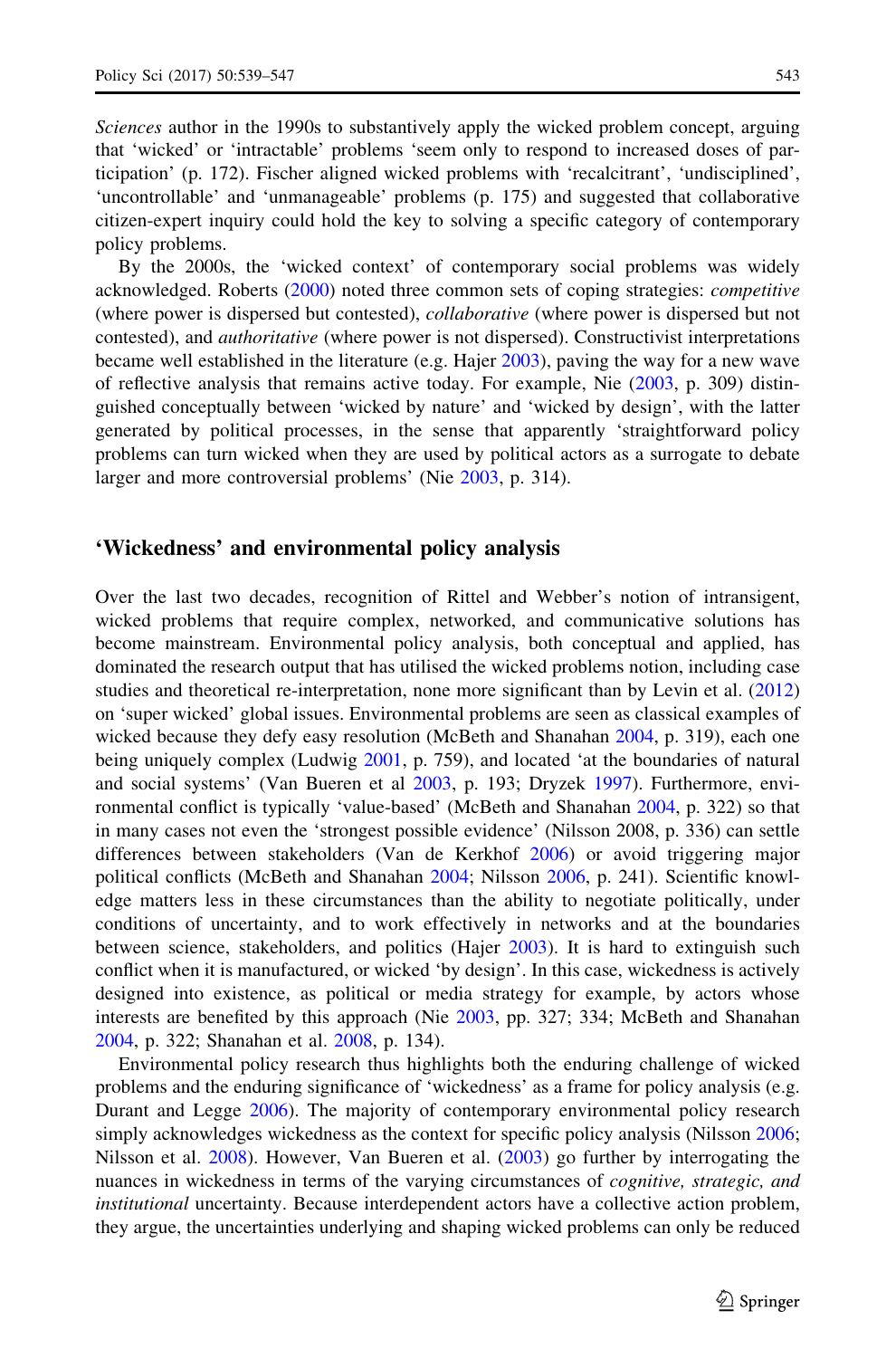through network-based 'cooperation', thereby 'enhancing and intensifying interactions between stakeholders' (pp. 193–4; 211). There are echoes here of the 'argumentative process' in action just as Rittel and Webber ([1973,](#page-9-0) p. 160) had imagined it. Balint et al. ([2011\)](#page-8-0) suggest that understanding different problem types is fundamental to constructing effective strategies for improving environmental policies and natural resource management programmes. However, much of the environmental policy analysis is pessimistic, like McBeth et al.'s [\(2010](#page-9-0)) identification of wicked policy arenas which repeatedly cycle through various policy venues offering varying solutions but rarely solving problems. The super wickedness of climate change is all the more irrational and 'tragic' because 'time is running out; those who cause the problem also seek to provide a solution; the central authority needed to address it is weak or non-existent; and, partly as a result, policy responses discount the future' (Levin et al. [2012,](#page-9-0) p. 123).

The notion of globally significant super wicked problems was not anticipated by Rittel and Webber, but this wider level of challenge has led Varone et al. [\(2013](#page-9-0)) to propose integrating 'boundary spanning', 'territorial institutionalism', and 'multi-leveled governance' to create expanded spaces to deal with them. After all, climate change, and economic, security, health and immigration issues all function 'in different institutional contexts as well as levels of governance' (p. 311). By contrast, Rittel and Webber's focus is domestic pluralism and how government can respond to multiple actors operating within increasingly open systems and with conflicting views about complex problems and their solutions. The governance arrangements for handling this challenge were not elaborated by Rittel and Webber, but four decades later Varone et al. identify the emerging importance of 'functional regulatory spaces' that reflect the need for multi-dimensionality and polycentricity in State action ([2013](#page-9-0), p. 330). Rittel and Webber would likely see this as an extension of their support for open, communicative, systemic networks. They were certainly more focused on capturing the new politics of diversity [\(1973](#page-9-0), p. 167), and with it the rejection of traditional expertise (p. 169), than on devising new institutional arrangements—an exploratory task which they saw as a key challenge for actors in diverse situations. However, their concern to encourage collective puzzling towards viable (rather than 'correct') policy solutions remains of great relevance today.

#### The wicked solutions 'industry'

Rittel and Webber's dual emphasis on the key features of wicked problems, together with their provocative view about the impossibility of 'solving' such problems, helps to explain the enduring and growing interest in their paper over several decades. They provoked the emergence of an intellectually robust wicked problems solutions 'industry', including both supporters and critics of the original framework.

Rittel and Webber were somewhat bleak about the capacity for wicked problem solving. As they saw it, citizens and policymakers are faced with unique public policy problems, with no optimal design solutions [\(1973](#page-9-0), pp. 155; 158), indeed no 'solutions' at all, beyond what can be delivered through political judgment (p. 160) and that in turn would be variable owing to interests, values and ideologies (p. 163). Systemic analysis based upon the rationalist policy stages or cycle approach ('understand the problems or the mission', 'gather information', 'analyse information', 'synthesise information', 'work out solution') would not work. Neither would the drift of incrementalism, 'the policy of small steps',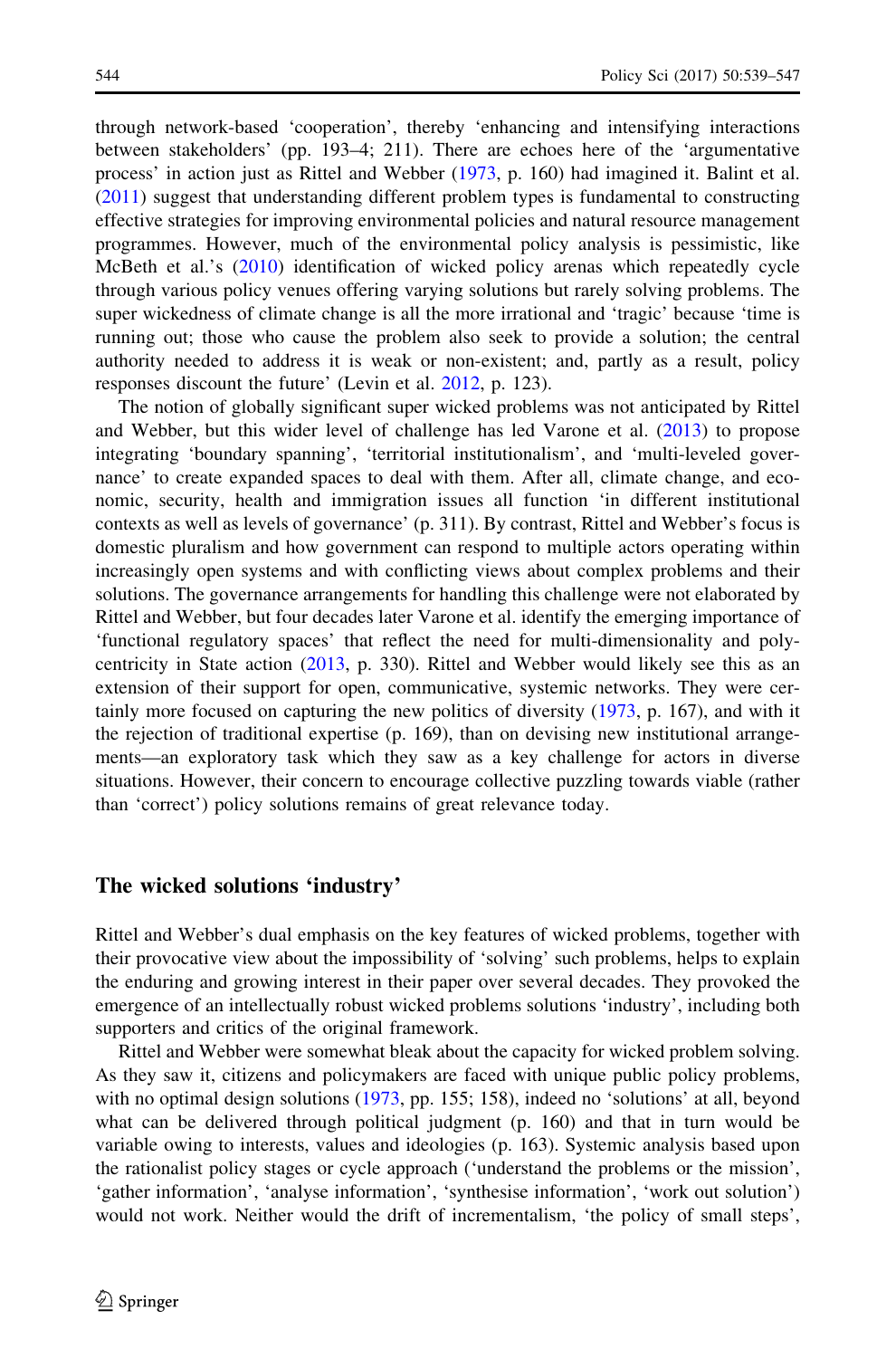because working in incremental fashion may cause new problems at the micro-level whilst failing to improve causal relations at the macro-level (p. 165). The only viable solutions would be to: (i) acknowledge the 'open systems' context, (ii) keep an open mind on solutions, and (iii) adopt 'an argumentative process in the course of which an image of the problem and of the solution emerges gradually among the participants, as a product of incessant judgment, subjected to critical argument' (p. 161).

Rittel and Webber did stress that '(t)he analyst's ''world view'' is the strongest determining factor in explaining a discrepancy and, therefore, in resolving a wicked problem' (p. 166), so the contemporary scholarly focus on crafting better processes for collectively developing improved outcomes would not surprise them (see for instance Koppenjan and Klijn [2004;](#page-9-0) APSC [2007](#page-8-0); Head [2017](#page-9-0); Xiang [2013;](#page-9-0) Head and Alford [2015\)](#page-9-0). They might take issue, however, with solutions based upon either social engineering-style analysis or alternatively a non-strategic 'incrementalism' (p. 165), the former for assuming too much rationality under circumstances of contestation and ambiguity, and the latter for underestimating the scope for positive collaborative leadership. They would applaud collaborative capacity building (Weber and Khademian [2008](#page-9-0)) and constructive conflict management (Cuppen [2012](#page-8-0)) as likely solution pathways for wicked problems, but not deliberative dialogue nor shared understandings (Rasio and Vartiainen [2015](#page-9-0)) given their advocacy of argumentative collaboration. They would also baulk at the notion that the essential elements of wicked problems could be definitively revealed through quantitative data analysis, because wicked problems are 'unknowable' with 'no criteria for sufficient understanding and because there are no ends to the causal chains that link interacting open systems' (p. 162). Most significantly for evidence-based theorists (Parkhurst [2016\)](#page-9-0), the wicked problems thesis rests upon the notion that the emergence of fragmented 'subpublics' (p. 167) has injected competing and contested values into policy debates, thereby undermining the evident certainties and reputational standing of professional knowledge. Indeed Rittel and Webber relegate experts to the status of 'players' rather than arbiters in political games (p. 169).

Some of Rittel and Webber's pessimism was generated by their critique of the intellectual fallacies of addressing wickedness and complexity through the lens of rationalist systems theory. They announced the need for second-generation systems thinking which was based on argumentative methods. The modern policy sciences literature has moved well beyond old-style systems theory and today pursues a broad range of argumentative, deliberative, collaborative, and network-based approaches to resolving problems and improving outcomes (Head and Crowley [2015](#page-9-0)). A conference at Berkeley to commemorate the fortieth anniversary of the 1973 article provided an opportunity for three generations of scholars to consider the legacy. This conference generated a special issue on wicked problems, in which the contributors broadly supported various versions of adaptive management and collaborative rationality, as a contemporary strategy for working with wicked problems (Head and Xiang [2016](#page-9-0); Innes and Booher [2016\)](#page-9-0). Another recent conference gave rise to a number of papers arguing that the insights of the 1973 paper should be connected up with the modern literature on governance, policy design and innovation, implementation, and the politics of crisis management. There was also strong support for a greater focus on policy learning and greater synergies between academic and practitioner forms of knowledge. The field of 'design' thinking, in its many forms, has also been heavily influenced by the notion that researchers and practitioners are always 'in design school' learning from experience, and across disciplinary boundaries, the skills needed to facilitate bottom up, locally oriented, place-centric, collaborative solutions to wicked problems.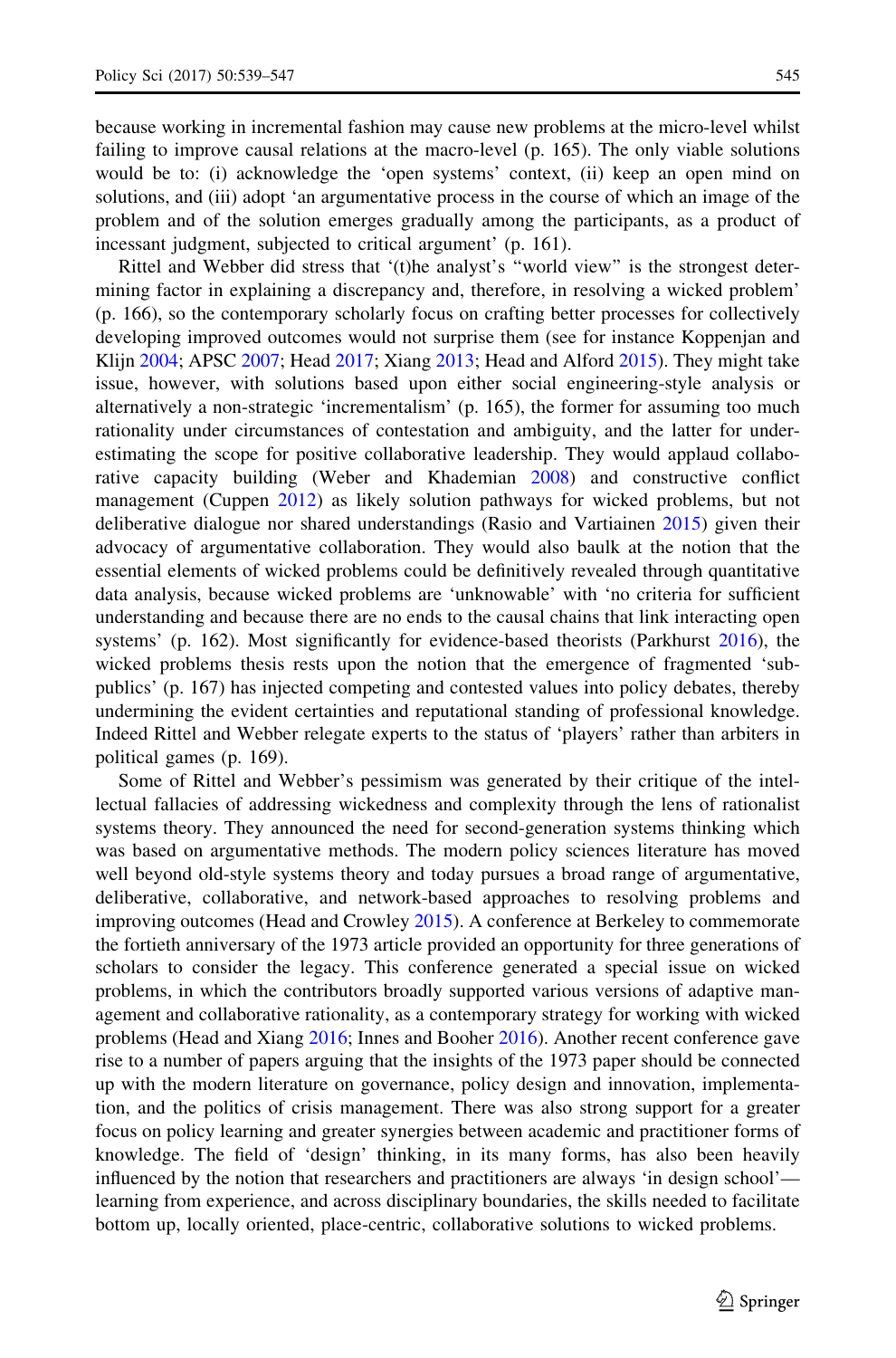# <span id="page-8-0"></span>Conclusion—Rittel and Webber revisited

In terms of their own standing as theorists of both problems and solutions, Rittel and Webber never did write the 'constructive companion piece' (Catron 1981, p. 14) on solution-making that they reportedly had in mind to complement the problem orientation of 'Dilemmas in a general theory of planning'. Rittel's 'second-generation' design method, based on the notion that all design and planning should be seen as a process of transparent political argumentation, was not widely taught, although his design rationale became very influential with colleagues in niche fields (Rith and Dubberly [2007](#page-9-0), pp. 73–74). Mel Webber, as a planning professor, remained an original, visionary, and controversial thinker (Bendixson 2007), who resisted central planning models in favour of 'fostering of multiplicities of potential outcomes compatible with the wants of plural publics' (Webber [1983](#page-9-0), p. 89).

What is often forgotten is that in 'Dilemmas in a general theory of planning', Rittel and Webber emphasised 'the growing pluralism of the contemporary publics' (p. 167) as the context and setting for problem solving activities. Their paper concludes with the inherent challenges, still relevant to the policy sciences today, of theorising the nature of 'societal goodness', the means of dispelling wickedness, and the resolution of 'the problems of equity' in a pluralistic society (p. 169). There is a bright future for wicked problems research, not simply in redefining wicked problem analysis in contemporary terms, and expanding solutions-oriented empirical research, but in revisiting Rittel and Webber's fundamental engagement with rationalism, closed and open systems, politics in society, pluralism and challenges to the efficacy of professional expertise. If researchers do not appreciate this, then they do not understand wicked problems at all.

## **References**

- Alexander, E. R. (1998). Doing the 'impossible': Notes for a general theory of planning. Environment and Planning B: Planning and Design, 25(5), 667–680.
- Australian Public Service Commission (APSC). (2007). Tackling wicked problems: A public policy perspective. Canberra: Commonwealth of Australia.
- Bahm, A. J. (1975). Planners' failure generates a scapegoat. Policy Sciences, 6, 103–105.
- Balint, P. J., Stewart, R. E., Desai, A., & Walters, L. C. (2011). Wicked environmental problems: Managing uncertainty and conflict. Washington, DC: Island Press.
- Bendixson, T. (2007). Melvin Webber: Town planner whose vision for Milton Keynes rejected the monorail option, The Guardian, 2 February, [https://www.theguardian.com/news/2007/feb/01/guardianobituaries.](https://www.theguardian.com/news/2007/feb/01/guardianobituaries.usa) [usa](https://www.theguardian.com/news/2007/feb/01/guardianobituaries.usa).
- Catron, B. L. (1981). On taming wicked problems. Dialogue, 3(3), 13–16.
- Churchman, C. W. (1967). Wicked problems. Management Science, 14(4), B141–142 [Rittel first credited with coining wicked problems in this paper].
- Churchman, C. W. (1968). The systems approach. New York: Delacorte Press.
- Churchman, C. W. (1979). The systems approach and its enemies. New York: Basic Books.
- Cuppen, E. (2012). Diversity and constructive conflict in stakeholder dialogue: Considerations for design and methods. Policy Sciences, 45, 23–46.
- Dryzek, J. (1997). The politics of the earth: Environmental discourses. Oxford: Oxford University Press.
- Durant, R. F., & Legge, J. S., Jr. (2006). "Wicked problems", public policy and administrative theory: Lessons from the GM food regulatory arena. Administration and Society, 38(3), 309–334.
- Fischer, F. (1993). Citizen participation and the democratization of policy expertise: From theoretical inquiry to practical cases. Policy Sciences, 26, 165–187.
- Hajer, M. (2003). Policy without polity: Policy analysis and the institutional void. Policy Sciences, 36, 175–195.